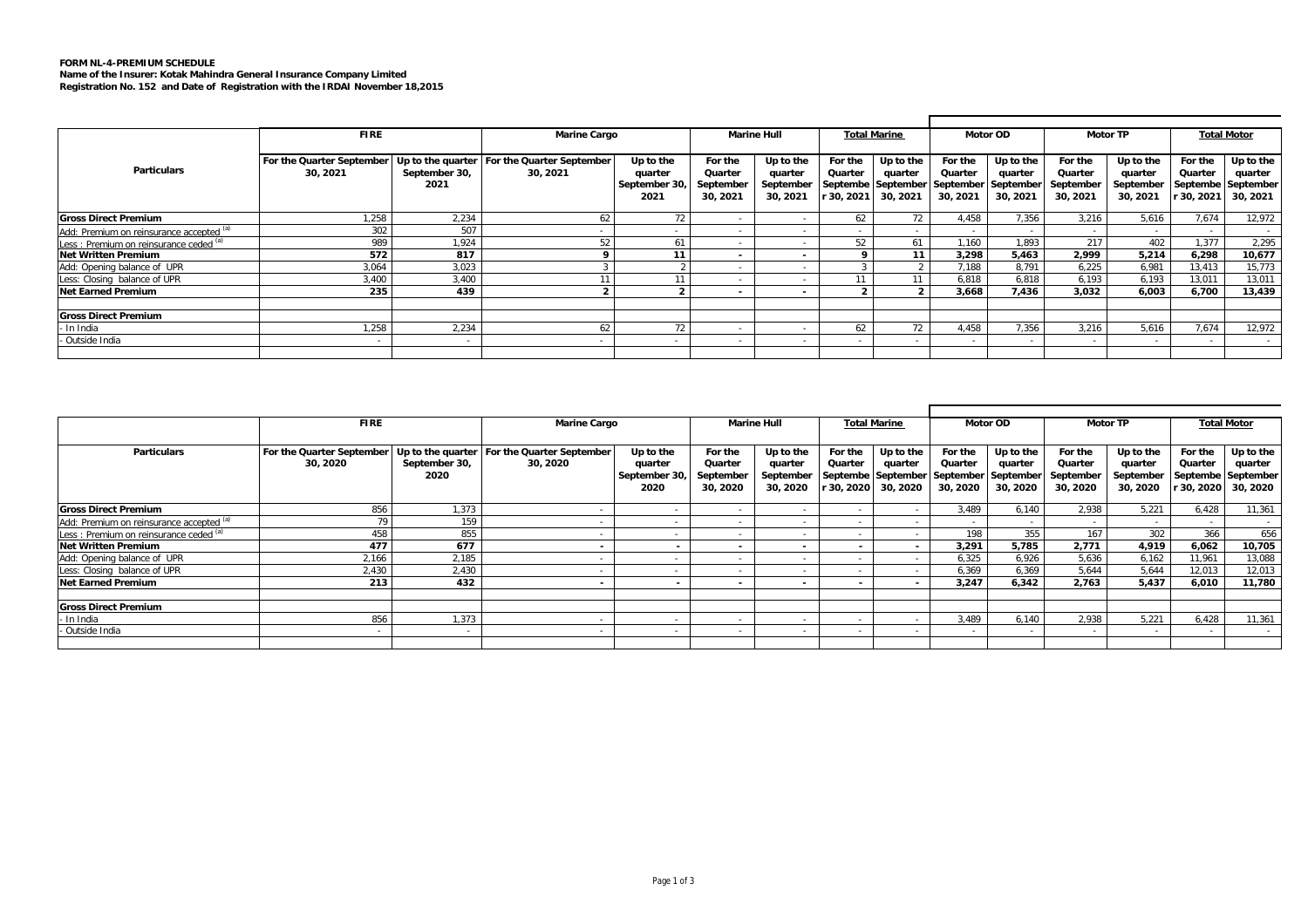|                                          | <b>Miscellaneous</b><br><b>Personal Accident</b><br><b>Total Health</b><br>Public/ Product Liability<br>Health<br><b>Travel Insurance</b><br>Workmen's Compensation/ |                                                                  |                                     |                          |                                                    |                                                                  |                                           |                                  |                                          |                                            |                                          |                                            |                                          |  |
|------------------------------------------|----------------------------------------------------------------------------------------------------------------------------------------------------------------------|------------------------------------------------------------------|-------------------------------------|--------------------------|----------------------------------------------------|------------------------------------------------------------------|-------------------------------------------|----------------------------------|------------------------------------------|--------------------------------------------|------------------------------------------|--------------------------------------------|------------------------------------------|--|
|                                          |                                                                                                                                                                      |                                                                  |                                     |                          |                                                    |                                                                  |                                           |                                  |                                          | <b>Employer's Liability</b>                |                                          | <b>Engin</b>                               |                                          |  |
| Particulars                              | For the<br>Quarter<br>September<br>30, 2021                                                                                                                          | Up to the<br>quarter<br>September Septembe September<br>30, 2021 | For the<br>Quarter<br>r 30.<br>2021 | quarter<br>30, 2021      | Up to the For the Quarter<br>September 30,<br>2021 | Up to the<br>quarter<br>September 30, Septembe September<br>2021 | For the<br>Quarter<br>r 30, 2021 <b>L</b> | Up to the<br>quarter<br>30, 2021 | For the Quarter<br>September 30,<br>2021 | Up to the quarter<br>September 30,<br>2021 | For the Quarter<br>September 30,<br>2021 | Up to the quarter<br>September 30,<br>2021 | For the Quarter<br>September 30,<br>2021 |  |
| <b>Gross Direct Premium</b>              | 5.558                                                                                                                                                                | 10.359                                                           | 1.00 <sup>2</sup>                   | 1.613                    | . .                                                | ۰.                                                               | 6.559                                     | 11.971                           | 15                                       | 28                                         |                                          | $\sim$                                     | 81                                       |  |
| Add: Premium on reinsurance accepted (a) | $\sim$                                                                                                                                                               |                                                                  | $\sim$                              |                          |                                                    | $\sim$                                                           | . .                                       | $\sim$                           |                                          |                                            |                                          | $\sim$                                     |                                          |  |
| Less: Premium on reinsurance ceded (a)   | 763                                                                                                                                                                  | 1,348                                                            | 191                                 | 313                      |                                                    |                                                                  | 955                                       | 1.661                            |                                          |                                            |                                          | $\sim$                                     | 70                                       |  |
| Net Written Premium                      | 4.795                                                                                                                                                                | 9,010                                                            | 810                                 | 1,300                    |                                                    | . .                                                              | 5,604                                     | 10,311                           |                                          | 27                                         |                                          | $\sim$                                     | 21                                       |  |
| Add: Opening balance of UPR              | 12,065                                                                                                                                                               | 11,987                                                           | 1.145                               | 944                      |                                                    |                                                                  | 13,210                                    | 12,931                           | 28                                       | 33                                         |                                          | $\sim$                                     | 26                                       |  |
| Less: Closing balance of UPR             | 12,913                                                                                                                                                               | 12,913                                                           | 1.577                               | 1.577                    |                                                    |                                                                  | 14,490                                    | 14.490                           |                                          |                                            |                                          | $\sim$                                     | 32                                       |  |
| <b>Net Earned Premium</b>                | 3,948                                                                                                                                                                | 8,084                                                            | 377                                 | 667                      |                                                    | . .                                                              | 4,325                                     | 8,752                            | 16                                       | 33                                         | $\sim$                                   | $\sim$                                     | 14                                       |  |
| <b>Gross Direct Premium</b>              |                                                                                                                                                                      |                                                                  |                                     |                          |                                                    |                                                                  |                                           |                                  |                                          |                                            |                                          |                                            |                                          |  |
| - In India                               | 5,558                                                                                                                                                                | 10,359                                                           | $1,00^{\circ}$                      | 1,613                    |                                                    |                                                                  | 6,559                                     | 11.971                           |                                          | 28                                         |                                          | $\sim$                                     | 81                                       |  |
| - Outside India                          | $\sim$                                                                                                                                                               |                                                                  | . .                                 | $\overline{\phantom{a}}$ |                                                    | ۰.                                                               | . .                                       | . .                              |                                          |                                            |                                          | <b>COL</b>                                 |                                          |  |
|                                          |                                                                                                                                                                      |                                                                  |                                     |                          |                                                    |                                                                  |                                           |                                  |                                          |                                            |                                          |                                            |                                          |  |

|                                          |                                             |                                                                  |                                     |                          |                                                    |                                                                  |                    |                                               |                                          | <b>Miscellaneous</b>                                   |                                          |                                            |                                          |
|------------------------------------------|---------------------------------------------|------------------------------------------------------------------|-------------------------------------|--------------------------|----------------------------------------------------|------------------------------------------------------------------|--------------------|-----------------------------------------------|------------------------------------------|--------------------------------------------------------|------------------------------------------|--------------------------------------------|------------------------------------------|
| <b>Particulars</b>                       | Health                                      |                                                                  |                                     | <b>Personal Accident</b> |                                                    | <b>Travel Insurance</b>                                          |                    | <b>Total Health</b>                           |                                          | Workmen's Compensation/<br><b>Employer's liability</b> | Public/ Product Liability                | <b>Engin</b>                               |                                          |
|                                          | For the<br>Quarter<br>September<br>30, 2020 | Up to the<br>auarter<br>September Septembe September<br>30, 2020 | For the<br>Quarter<br>r 30.<br>2020 | quarter<br>30, 2020      | Up to the For the Quarter<br>September 30,<br>2020 | Up to the<br>quarter<br>September 30, Septembe September<br>2020 | For the<br>Quarter | Up to the<br>quarter<br>r 30, 2020   30, 2020 | For the Quarter<br>September 30,<br>2020 | Up to the quarter<br>September 30,<br>2020             | For the Quarter<br>September 30,<br>2020 | Up to the quarter<br>September 30,<br>2020 | For the Quarter<br>September 30,<br>2020 |
| <b>Gross Direct Premium</b>              | 5,227                                       | 8.803                                                            | 780                                 | 1.282                    |                                                    |                                                                  | 6,007              | 10,085                                        | 1 <sup>C</sup>                           | 36                                                     |                                          |                                            |                                          |
| Add: Premium on reinsurance accepted (a) | $\sim$                                      |                                                                  |                                     | . .                      |                                                    | $\sim$                                                           | $\sim$             |                                               |                                          |                                                        | ж.                                       | ٠                                          |                                          |
| Less : Premium on reinsurance ceded (a)  | 277                                         | 461                                                              | 418                                 | 718                      |                                                    |                                                                  | 694                | 1.179                                         |                                          |                                                        |                                          |                                            |                                          |
| <b>Net Written Premium</b>               | 4,950                                       | 8,342                                                            | 363                                 | 564                      |                                                    | $\sim$                                                           | 5,313              | 8,906                                         | 18                                       | 34                                                     |                                          | $\sim$                                     | 12                                       |
| Add: Opening balance of UPR              | 8,475                                       | 7,255                                                            | 663                                 | 719                      |                                                    |                                                                  | 9.138              | 7.974                                         | 24                                       |                                                        | ж.                                       | $\sim$                                     | 23                                       |
| Less: Closing balance of UPR             | 10,491                                      | 10,491                                                           | 757                                 | 757                      |                                                    |                                                                  | 11.248             | 11.248                                        | 30                                       | 30                                                     |                                          | $\sim$                                     | 22                                       |
| <b>Net Earned Premium</b>                | 2,934                                       | 5,106                                                            | 268                                 | 526                      |                                                    |                                                                  | 3,203              | 5,632                                         | 12                                       | 21                                                     | $\overline{\phantom{a}}$                 | $\sim$                                     | 14                                       |
| <b>Gross Direct Premium</b>              |                                             |                                                                  |                                     |                          |                                                    |                                                                  |                    |                                               |                                          |                                                        |                                          |                                            |                                          |
| In India                                 | 5.227                                       | 8,803                                                            | 780                                 | 1,282                    |                                                    |                                                                  | 6.007              | 10,085                                        | 19                                       | 36                                                     |                                          | $\sim$                                     |                                          |
| - Outside India                          |                                             |                                                                  |                                     |                          |                                                    |                                                                  | . .                |                                               |                                          |                                                        |                                          |                                            |                                          |
|                                          |                                             |                                                                  |                                     |                          |                                                    |                                                                  |                    |                                               |                                          |                                                        |                                          |                                            |                                          |